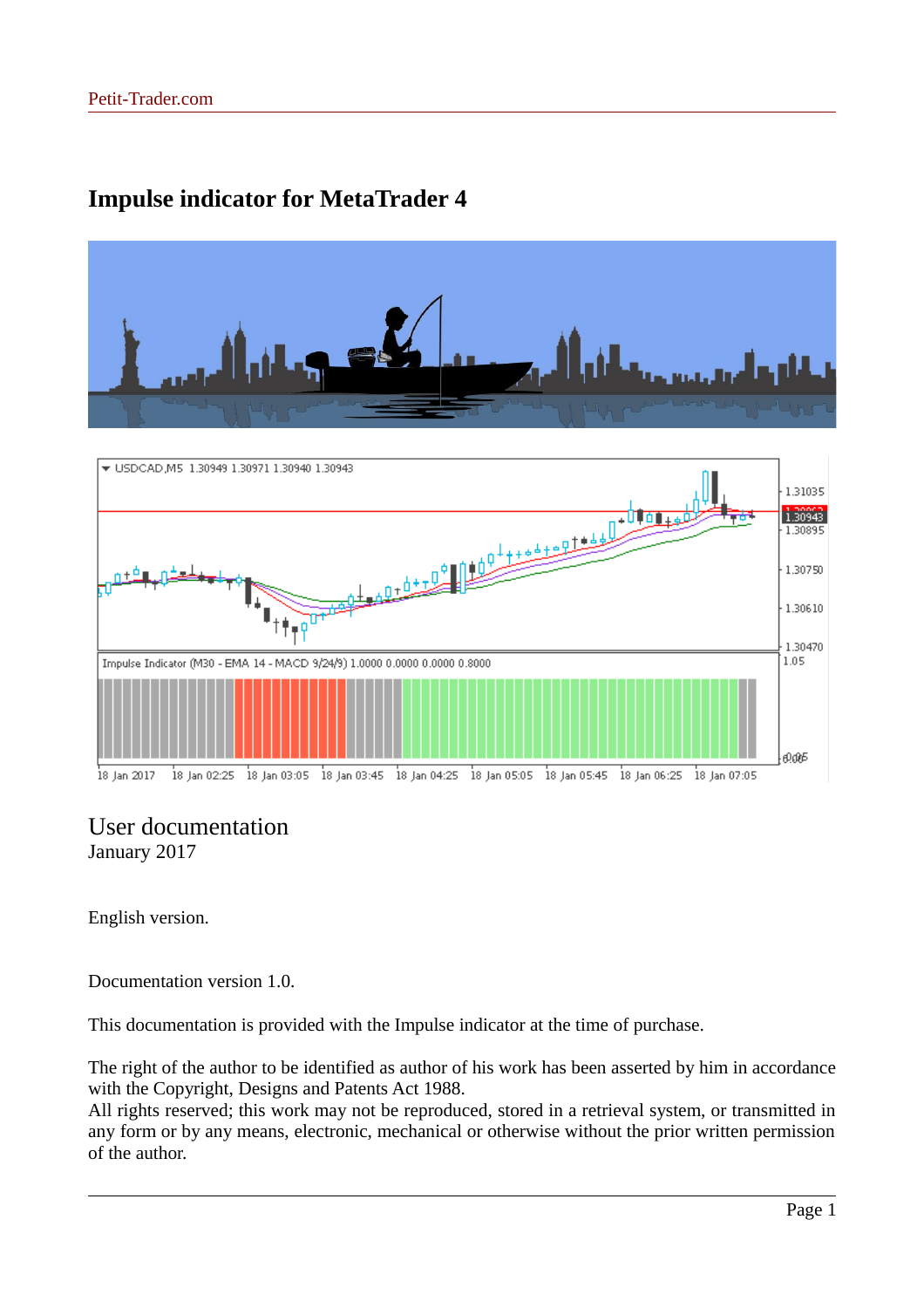#### Petit-Trader.com

#### Disclaimer

*Thank you for purchasing the Impulse indicator. Before you rush to open your platform, to attach the indicator and start analysing or trading, please read this disclaimer.*

*The artefacts and their documentation are not intended to form part of any financial advice.*

*Trading and speculation are highly risky activities, they are no simple games and involve the trader's money.*

*To enter an entirely unstable and limitless world, you need to be your own master.*

*The artefacts you have purchased are intended to help you analyse markets and instruments. It can also be introduced in a trading system. However, developing a system and a trading plan need to remain completely outside the immediate application of the purchased artefacts.*

*Managing risk and managing money every day is even more than designing a system and a plan.*